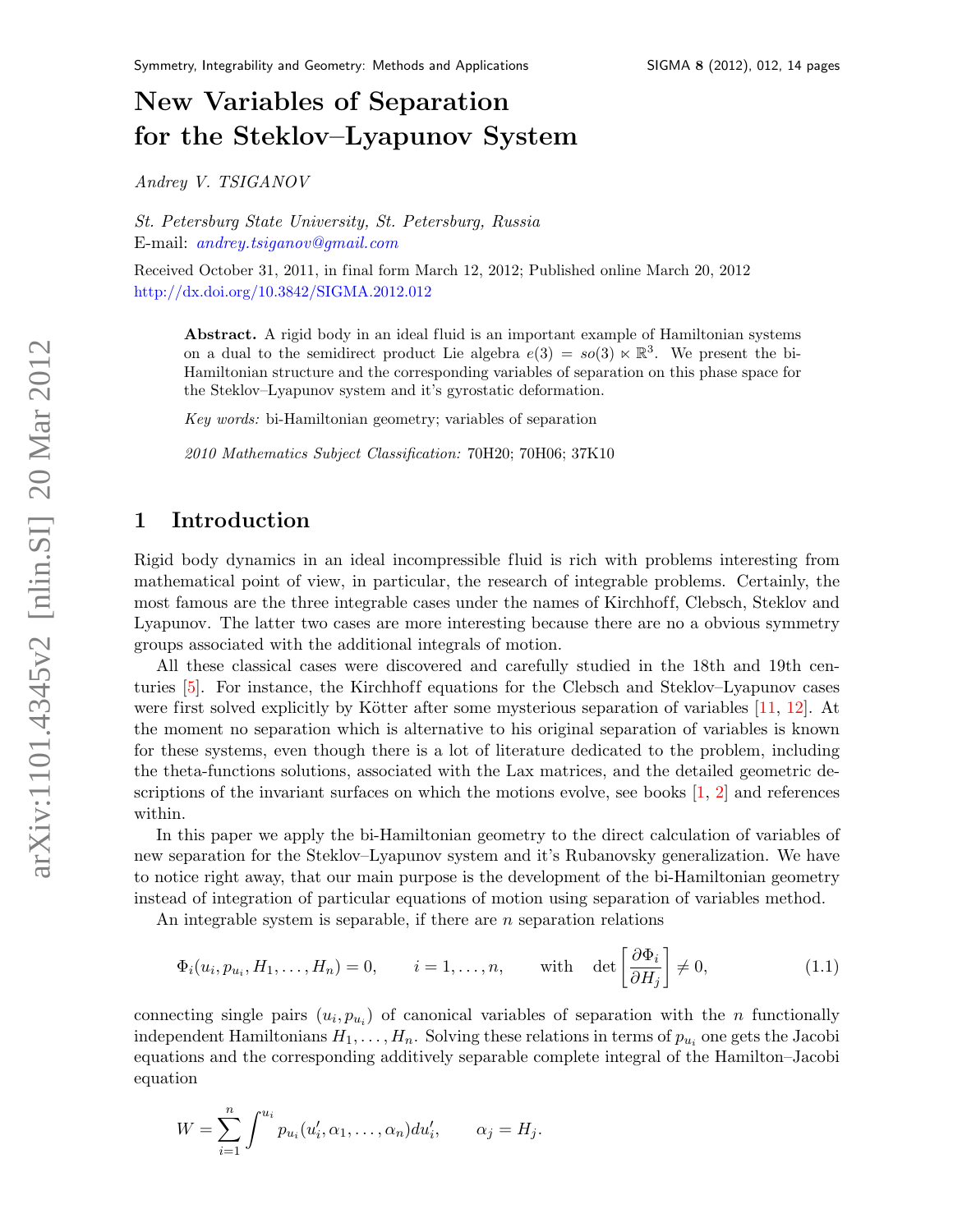Of course, any variables of separation are determined up to the trivial transformation

<span id="page-1-0"></span>
$$
u_i \to \tilde{u}_i = f_i(u_i, p_{u_i}), \tag{1.2}
$$

which preserve all the properties of algebraic curves defined by separated relations  $(1.1)$ . However, if we have another separated relations for the same integrals of motion

$$
\Psi_i(v_i, p_{v_i}, H_1, \dots, H_n) = 0, \quad i = 1, \dots, n, \quad \text{with} \quad \det \left[ \frac{\partial \Psi_i}{\partial H_j} \right] \neq 0,
$$

which can not be reduced to initial ones  $(1.1)$  by trivial change of variables  $(1.2)$ , we usually say about dif ferent variables of separation. Of course, any two families of canonical variables on a given phase space are related by a generic canonical transformations

<span id="page-1-1"></span>
$$
v_i = g_i(u_1, \dots, u_n, p_1, \dots, p_n), \qquad p_{v_i} = h_i(u_1, \dots, u_n, p_1, \dots, p_n).
$$
\n(1.3)

In contrast with  $(1.2)$  the notion of generic transformations  $(1.3)$  allows us to study relations between distinct algebraic curves, for instance covering of the algebraic curves (see works of Poincaré, Humbert, Frey, Kani, Kuhn, Shaska) or curves with isogenous Abel varietes (see works of Richelot, Brock, Hayashida, Nishi, Ibukiyama, Katsura, van Wamelen). Such relations give us a lot of examples of the reductions of Abelian integrals (see works of Hermite, Goursat, Burkhardt, Brioschi, Bolza) and, therefore, they may be a source of new ideas in number theory, algebraic geometry and modern cryptography (see works of Tate, Faltings, Zarhin, Lange, McMullen, Merel).

Nevertheless, motivation for the search of such dif ferent variables of separation do not pure mathematical, because different variables of separation may be useful in different perturbation theories [\[18,](#page-13-2) [22,](#page-13-3) [24\]](#page-13-4), as well as in distinct procedures of quantization and various methods of qualitative analysis, etc.

The milestones of the variables separation technique include the works of Stäckel, Levi-Civita, Eisenhart, Benenti and others. The majority of results was obtained for a very special class of integrable systems, important from the physical point of view, namely for the natural Hamiltonian systems with quadratic in momenta integrals of motion on cotangent bundles to Riemannian manifolds. The Kowalevski and Chaplygin results on separation of variables for the systems with higher-order integrals of motion have been missed out of this scheme until recently [\[18,](#page-13-2) [22,](#page-13-3) [24\]](#page-13-4).

In the Steklov–Lyapunov case we have quadratic integrals of motions, but the phase space is the Poisson manifold instead of the cotangent bundle to Riemannian manifold. So, in this case we can use neither the Levi-Civita criteria, nor the Eisenhart–Benenti theory. Below we show how variables of separation for the given integrable system may be calculated without any additional information (Killing tensors, Lax matrices, r-matrices, links with soliton equations etc.).

### 2 Steklov–Lyapunov system

Following Kirchhoff, we consider the potential motion of a finite rigid body submerged in an infinitely large volume of irrotational, incompressible, inviscid fluid that is at rest at infinity, so that the induced motion of particles of the fluid is completely determined by the motion of the body  $[9]$ . In this case, the motion of rigid body is described by the classical Kirchhoff equations

<span id="page-1-2"></span>
$$
\dot{M} = M \times \Omega + p \times U, \qquad \dot{p} = p \times \Omega,
$$
\n(2.1)

here  $x \times y$  stands for the vector product of three-dimensional vectors. Vectors M and p are the impulsive momentum and the impulsive force while  $\Omega$  and U are the angular and linear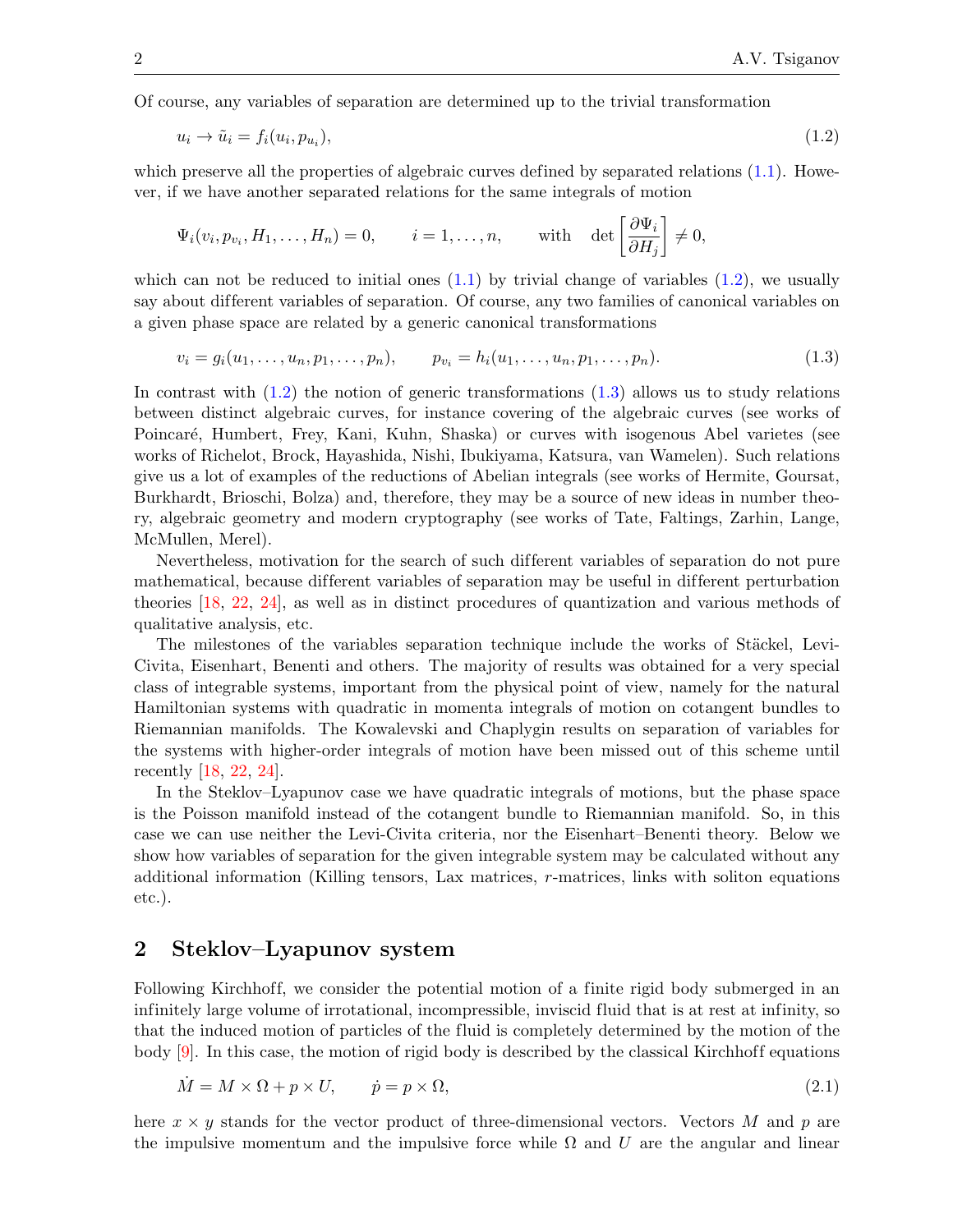velocities of the body. All these vectors in  $\mathbb{R}^3$  are expressed in the body frame attached to the body originating at the center of buoyancy [\[9\]](#page-12-3).

A rigid body in the ideal fluid is an important example of Hamiltonian systems on a dual to Lie algebra  $e(3) = so(3) \ltimes \mathbb{R}^3$ . The dual space  $e^*(3)$  is the Poisson manifold endowed with the canonical Lie–Poisson brackets

<span id="page-2-0"></span>
$$
\{M_i, M_j\} = \varepsilon_{ijk} M_k, \qquad \{M_i, p_j\} = \varepsilon_{ijk} p_k, \qquad \{p_i, p_j\} = 0,
$$
\n(2.2)

where  $\varepsilon_{ijk}$  is a totally skew-symmetric tensor. There are two Casimir elements

<span id="page-2-2"></span>
$$
C_1 = \langle p, p \rangle = |p|^2 \equiv \sum_{i=1}^3 p_i^2, \qquad C_2 = \langle p, M \rangle \equiv \sum_{i=1}^3 p_i M_i,
$$
\n(2.3)

where  $\langle x, y \rangle$  means scalar product of two three-dimensional vectors  $x, y \in \mathbb{R}^3$ .

As usual [\[9\]](#page-12-3), element  $M \in so(3)$  is identified with three-dimensional vector  $M \in \mathbb{R}^3$  using well known isomorphism of the Lie algebras  $(\mathbb{R}^3, \times)$  and  $so(3), [\cdot, \cdot]$ 

<span id="page-2-3"></span>
$$
z = (z_1, z_2, z_3) \rightarrow z_{\mu} = \begin{pmatrix} 0 & z_3 & -z_2 \\ -z_3 & 0 & z_1 \\ z_2 & -z_1 & 0 \end{pmatrix},
$$
\n(2.4)

where  $\times$  is a cross product,  $[\cdot, \cdot]$  is a matrix commutator and index  $\mu$  means a  $3\times 3$  antisymmetric matrix associated with the vector z. Using this agreement we can rewrite canonical Poisson bivector on  $e^*(3)$  in the following compact form

$$
P = \begin{pmatrix} 0 & 0 & 0 & 0 & p_3 & -p_2 \\ 0 & 0 & 0 & -p_3 & 0 & p_1 \\ 0 & 0 & 0 & p_2 & -p_1 & 0 \\ 0 & p_3 & -p_2 & 0 & M_3 & -M_2 \\ -p_3 & 0 & p_1 & -M_3 & 0 & M_1 \\ p_2 & -p_1 & 0 & M_1 & -M_1 & 0 \end{pmatrix} = \begin{pmatrix} 0 & p_\mu \\ p_\mu & M_\mu \end{pmatrix}.
$$
 (2.5)

The Hamilton function  $H = H(p, M)$  and Lie–Poisson brackets [\(2.2\)](#page-2-0) allow us to define the Hamiltonian equations of motion

$$
\dot{M} = M \times \frac{\partial H}{\partial M} + p \times \frac{\partial H}{\partial p}, \qquad \dot{p} = p \times \frac{\partial H}{\partial M}.
$$
\n(2.6)

These generic Euler's equations on  $e^*(3)$  coincide with the Kirchhoff equations [\(2.1\)](#page-1-2), if  $H(p,M)$ is a second-order polynomial in variables  $M$  and  $p$ .

**Remark 1.** The Lie–Poisson dynamics on  $e^*(3)$  can be interpreted as resulting from reduction by the symmetry group  $E(3)$  of the full dynamics on the twelve-dimensional phase space  $T^*E(3)$ . Here, symmetry means that the Hamiltonian that describes the dynamics in  $T^*E(3)$  is an invariant to actions of  $E(3)$ , i.e., one can translate the inertial frame or rotate it in any direction without affecting the equations of motion  $[15]$ .

The Steklov–Lyapunov case of the rigid body motion is characterized by the following secondorder homogeneous polynomial integrals of motion

<span id="page-2-1"></span>
$$
H_1 = \langle M, M \rangle - 2\langle \mathbf{A}p, M \rangle - \langle (\mathbf{A}^2 + 2\mathbf{A}^\vee)p, p \rangle,
$$
  
\n
$$
H_2 = \langle \mathbf{A}M, M \rangle + 2\langle \mathbf{A}^\vee p, M \rangle - \langle (\mathbf{A}^3p, p) - \text{tr}\,\mathbf{A}^2 \langle \mathbf{A}p, p \rangle),
$$
\n(2.7)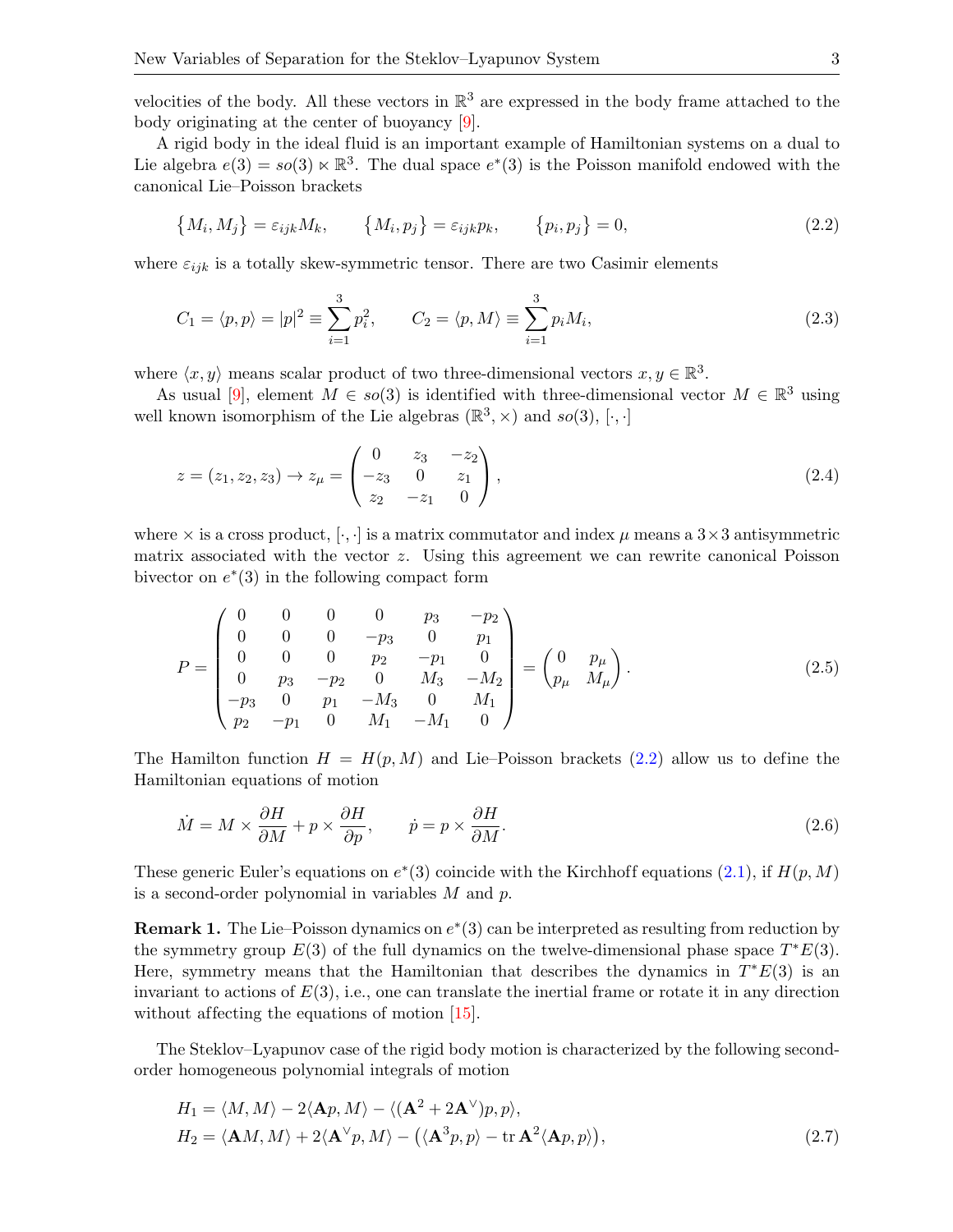where wedge denotes an adjoint matrix, i.e. a cofactor matrix  $\mathbf{A}^{\vee} = (\det \mathbf{A})\mathbf{A}^{-1}$ . For integrability A has to be symmetric matrix, which may be reduced to the diagonal form

$$
\mathbf{A} = \text{diag}(a_1, a_2, a_3), \qquad a_i \in \mathbb{R}, \tag{2.8}
$$

using linear canonical transformations of  $e^*(3)$ . From physical point of view it means that the body axes can always be chosen so that A is diagonal.

**Remark 2.** In [\[17\]](#page-13-6) Steklov found integrable Hamiltonian  $H_2$ , whereas Lyapunov proved integrability of the Kirchhoff equations with Hamiltonian  $H_1$  in [\[14\]](#page-13-7). The generic family of the Steklov–Lyapunov integrable systems was studied by Kolosov in [\[10\]](#page-12-4).

#### 2.1 Separation of variables by Kötter

The explicit integration of the classical Steklov–Lyapunov systems via separation of variables had been first made by F. Kötter in 1900  $[11]$ . Here we want to add some new details in the known coincidence of the Kötter variables of separation  $v_{1,2}$  with the elliptic coordinates on the sphere.

According to [\[23,](#page-13-8) [25\]](#page-13-9) there is a Poisson map, which identifies the Steklov–Lyapunov system with a system that describes motion on the surface of a unit two-dimensional sphere  $\mathbb{S}^2$  in a fourth-degree polynomial potential field. This dynamical system is separable in standard elliptic coordinates on the sphere, and the inverse Poisson map allows us to get complete solution of the Steklov–Lyapunov system.

Proposition 1. If  $B = tr A - A$  and  $C =$ √  $\overline{{\bf B}^2-4{\bf A}^\vee}$  are diagonal matrices with entries

$$
\mathbf{B} = \begin{pmatrix} a_2 + a_3 & 0 & 0 \\ 0 & a_1 + a_3 & 0 \\ 0 & 0 & a_1 + a_2 \end{pmatrix}, \qquad \mathbf{C} = \begin{pmatrix} a_2 - a_3 & 0 & 0 \\ 0 & a_3 - a_1 & 0 \\ 0 & 0 & a_1 - a_2 \end{pmatrix},
$$

then the Poisson map  $f:(p,M) \rightarrow (x, J)$ , defined by

<span id="page-3-0"></span>
$$
x = \frac{(M - \mathbf{B}p) \times p}{|(M - \mathbf{B}p) \times p|}, \qquad J = M + \mathbf{C}[x, x \times p]_+, \tag{2.9}
$$

where

$$
[y, z]_{+i} = \sum_{j,k=1}^{n=3} |\varepsilon_{ijk}| y_j z_k,
$$

relates manifold  $e^*(3)$  with coordinates  $(p, M)$  and cotangent bundle  $T^* \mathbb{S}^2$  to the unit twodimensional sphere  $\mathbb{S}^2$  with coordinates  $(x, J)$ .

The proof consists in the verification of the Lie–Poisson brackets between variables  $x$  and  $J$ 

$$
\{J_i, J_j\} = \varepsilon_{ijk} J_k, \qquad \{J_i, x_j\} = \varepsilon_{ijk} x_k, \qquad \{x_i, x_j\} = 0,
$$

and calculation of the corresponding Casimir functions

$$
\langle x, x \rangle = |x|^2 = 1
$$
, and  $\langle x, J \rangle = 0$ .

So, this coajoint orbit of  $e^*(3)$  with coordinates x and J is simplectomorphic to cotangent bundle  $T^* \mathbb{S}^2$  to the unit two-dimensional sphere  $\mathbb{S}^2$ , see for instance [\[15\]](#page-13-5).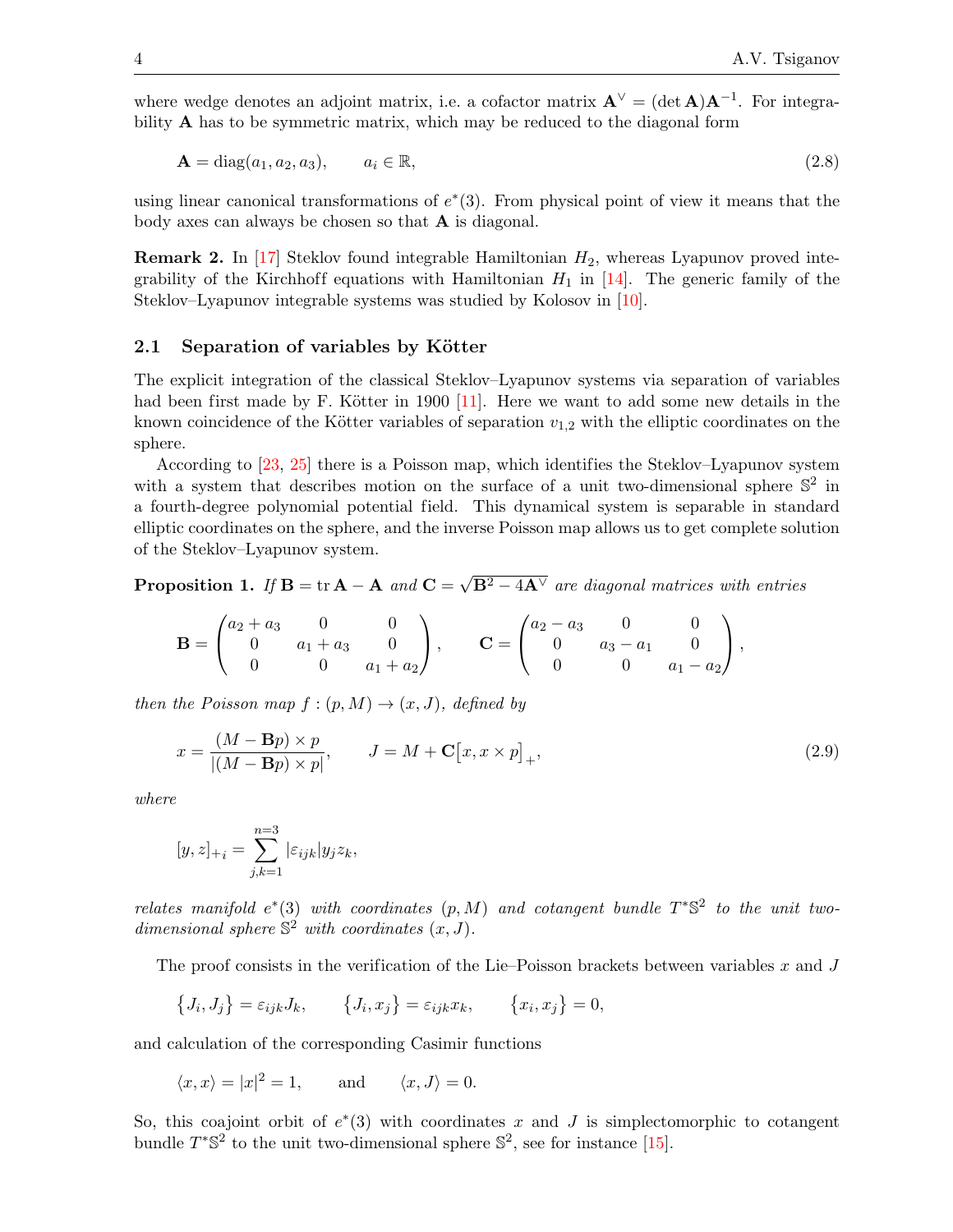Inverse Poisson map  $f^{-1}$ :  $(x, J) \rightarrow (p, M)$  looks like

<span id="page-4-2"></span>
$$
p = \alpha J + \beta(x \times J), \qquad M = J - \mathbf{C}[x, x \times p]_+, \tag{2.10}
$$

where functions  $\alpha$ ,  $\beta$  on x, J are solutions of the following equations

$$
C_1 = \langle p, p \rangle = \alpha^2 |J|^2 + \beta^2 |x \times J|^2,
$$
  
\n
$$
C_2 = \langle p, M \rangle = \alpha^2 (|J|^2 \langle x, \mathbf{A}x \rangle - \langle (x \times J), \mathbf{A}(x \times J) \rangle) + 2\alpha \beta \langle J, \mathbf{A}(x \times J) \rangle
$$
  
\n
$$
+ \beta^2 (\langle (x \times J), \mathbf{B}(x \times J) \rangle - 2 \langle J, \mathbf{A}J \rangle) + \alpha |J|^2.
$$

**Proposition 2.** The Poisson map [\(2.9\)](#page-3-0) relates the Steklov integral of motion  $H_1(p, M)$  [\(2.7\)](#page-2-1) with the natural Hamilton function on  $T^* \mathbb{S}^2$ 

<span id="page-4-0"></span>
$$
H_1(x, J) = \langle J, J \rangle + 4\langle x, \mathbf{B}x \rangle \left( (\text{tr } \mathbf{A}C_1 - C_2) - C_1 \langle x, \mathbf{B}x \rangle \right) + 4C_1 \langle x, \mathbf{A}^\vee x \rangle + 2 \text{tr } \mathbf{A}C_2 - \text{tr}(\mathbf{A}^2 + 4\mathbf{A}^\vee)C_1.
$$
 (2.11)

The Lyapunov integral  $H_2(p,M)$  [\(2.7\)](#page-2-1) is equal to

<span id="page-4-1"></span>
$$
H_2(x, J) = \langle J, \mathbf{A}J \rangle - 4\langle x, \mathbf{A}^\vee x \rangle \big( C_1 \langle x, \mathbf{B}x \rangle - (\text{tr }\mathbf{A}C_1 - C_2) \big) + 2 \text{tr }\mathbf{A}C_2 - 2 \det \mathbf{A}C_1.
$$
 (2.12)

Here  $C_{1,2}$  are values of the Casimir functions  $(2.3)$ .

The proof of this proposition and all the details may be found in [\[23,](#page-13-8) [25\]](#page-13-9).

Remark 3. It is well-known that the generic level sets of the Casimir functions (coadjoint orbits) on  $e^*(3)$  are only diffeomorphic to the cotangent bundle  $T^*\mathbb{S}^2$ . It allows us to directly connect the Kirchhoff equations with the equations of motion by geodesic on  $\mathbb{S}^2$ , however, at  $C_2 \neq 0$ we have to destroy the standard symplectic structure on  $T^*\mathbb{S}^2$  by adding some "monopole" terms [\[15\]](#page-13-5).

In the Steklov–Lyapunov case we use the Poisson map [\(2.9\)](#page-3-0), which preserves the standard symplectic structure on  $T^{\ast} \mathbb{S}^2$ . As a punishment for this preservation of the standard symplectic structure we have to consider potential motion on  $\mathbb{S}^2$  instead of the geodesic motion.

The Hamiltonians  $H_{1,2}(x, J)$  [\(2.11\)](#page-4-0), [\(2.12\)](#page-4-1) on  $T^* \mathbb{S}^2$  are separable in the elliptic (spheroconical) coordinates  $v_{1,2}$ , which are zeroes of the function

<span id="page-4-3"></span>
$$
e(\lambda) = \frac{(\lambda - v_1)(\lambda - v_2)}{\det(\lambda - \mathbf{A})} = \langle x, (\lambda - \mathbf{A})^{-1} x \rangle \equiv \sum_{i=1}^{3} \frac{x_i^2}{\lambda - a_i}.
$$
 (2.13)

This variables of separation satisfy the following separated relations

<span id="page-4-4"></span>
$$
\Phi(v_i, p_{v_i}) = \det(v_i - \mathbf{A})p_{v_i}^2 + \langle \ell(v_i), \ell(v_i) \rangle = 0, \qquad i = 1, 2,
$$
\n(2.14)

where the three-dimensional vector  $\ell(\lambda)$  is the so-called Kötter vector with entries

$$
\ell_i(\lambda) = \frac{\sqrt{\lambda - a_i}}{2} \big( M_i + (2\lambda + a_i - \text{tr }\mathbf{A}) p_i \big)
$$

depending on the auxiliary variable  $\lambda$  (spectral parameter). The explicit solution of the corresponding Abel–Jacobi equations in theta-functions was given in [\[11\]](#page-13-0). In order get initial variables  $p, M$  as functions on time variable we have to substitute solutions of the Abel–Jacobi equations into the variables on  $T^*$ \$<sup>2</sup>

$$
x_i = \sqrt{\frac{(v_1 - a_i)(v_2 - a_i)}{(a_j - a_i)(a_k - a_i)}}, \qquad J_i = \frac{2\varepsilon_{ijk}x_jx_k(a_j - a_k)}{v_1 - v_2}((a_i - v_1)p_{v_1} - (a_i - v_2)p_{v_2}),
$$

where  $(i, j, k)$  is permutation of  $(1, 2, 3)$ , and then into the variables p and M [\(2.10\)](#page-4-2). Another modern verification of the Kötters calculations may be found in  $[4, 8]$  $[4, 8]$  $[4, 8]$ .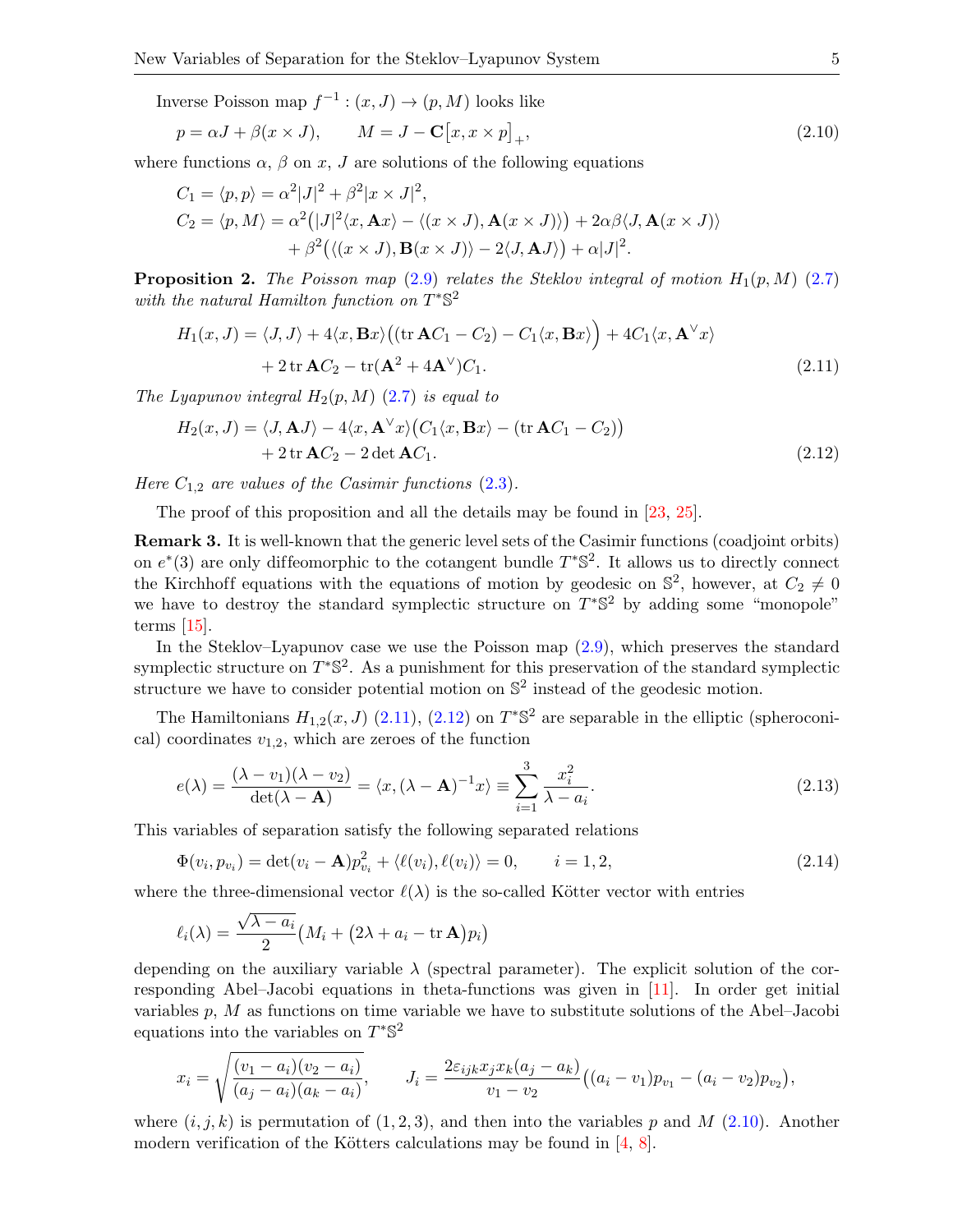## 3 Calculation of the variables of separation in bi-Hamiltonian geometry

We can only guess how Kötter invented the variables of separation  $v_{1,2}$ , which coincide with the elliptic coordinates on the auxiliary two-dimensional sphere, because he gave no explanations of calculations in very brief communication  $[11]$ . It is clear that behind the striking formulas there must be a certain geometric idea, but the domain of applicability of this idea is usually restricted by a partial model under consideration. For instance, we can not apply the Kötter separation to the Kowalevski top and Kowalevski separation to the Steklov–Lyapunov system etc.

Our aim is to discuss some algorithm of calculation of the variables of separation in the framework of the bi-Hamiltonian geometry, which is applicable to many known integrable systems [\[7,](#page-12-7) [18,](#page-13-2) [20,](#page-13-10) [21,](#page-13-11) [22,](#page-13-3) [24,](#page-13-4) [26\]](#page-13-12). In fact this algorithm consists of the following steps:

- calculate the second Poisson bracket compatible with canonical one starting with the given integrals of motion in the involution with respect to this canonical Poisson bracket;
- if the Poisson brackets have different symplectic leaves, calculate a projection of the second bracket on symplectic leaves of the first bracket;
- calculate coordinates of separation as eigenvalues of the corresponding recursion operator;
- calculate the canonically conjugated momenta with respect to the first Poisson bracket;
- calculate the separated relations.

The input of algorithm is a set of integrals of motion and canonical Poisson bracket, whereas output is a set of separated relations. All details about construction of a suitable projection are discussed in [\[7\]](#page-12-7).

Because variables of separation [\(1.1\)](#page-0-0) are defined up to canonical transformations  $u_i \rightarrow$  $f(u_i, p_{u_i})$  on the first step of this algorithm we have to narrow the search space using some artificial tricks. It is a main technical problem of this method. The second technical problem is the calculation of the momenta conjugated to obtained coordinates, see [\[7,](#page-12-7) [18,](#page-13-2) [22,](#page-13-3) [24\]](#page-13-4).

## 3.1 Polynomial and rational Poisson brackets on  $e^*(3)$

Bi-Hamiltonian structures can be seen as a dual formulation of integrability and separability, in the sense that they substitute a hierarchy of compatible Poisson structures to the hierarchy of functions in involution, which may be treated either as integrals of motion or as variables of separation. So, our first step is calculation of the second Poisson bivector  $P'$  compatible with kinematic Poisson bivector P.

According to [\[20,](#page-13-10) [26\]](#page-13-12) any separable system is a bi-integrable system, i.e. integrals of motion  $H_k$  [\(1.1\)](#page-0-0) are in bi-involution

<span id="page-5-0"></span>
$$
\{H_i, H_k\} = \{H_i, H_k\}' = 0v, \qquad i, k = 1, \dots, n,
$$
\n(3.1)

with respect to compatible Poisson brackets  $\{\cdot,\cdot\}$  and  $\{\cdot,\cdot\}'$  associated with the Poisson bivectors  $P$  and  $P'$ , so that

<span id="page-5-1"></span>
$$
[[P, P]] = 0, \qquad [[P, P']] = 0, \qquad [[P', P']] = 0. \tag{3.2}
$$

Here  $[\cdot,\cdot]$  is the Schouten bracket. The definition of the second bracket  $\{\cdot,\cdot\}'$  in term of variables of separation may be found in [\[20,](#page-13-10) [26\]](#page-13-12).

For the given integrable system fixed by a kinematic bivector  $P$  and a tuple of integrals of motion  $H_1, \ldots, H_n$  bi-Hamiltonian construction of variables of separation consists in a direct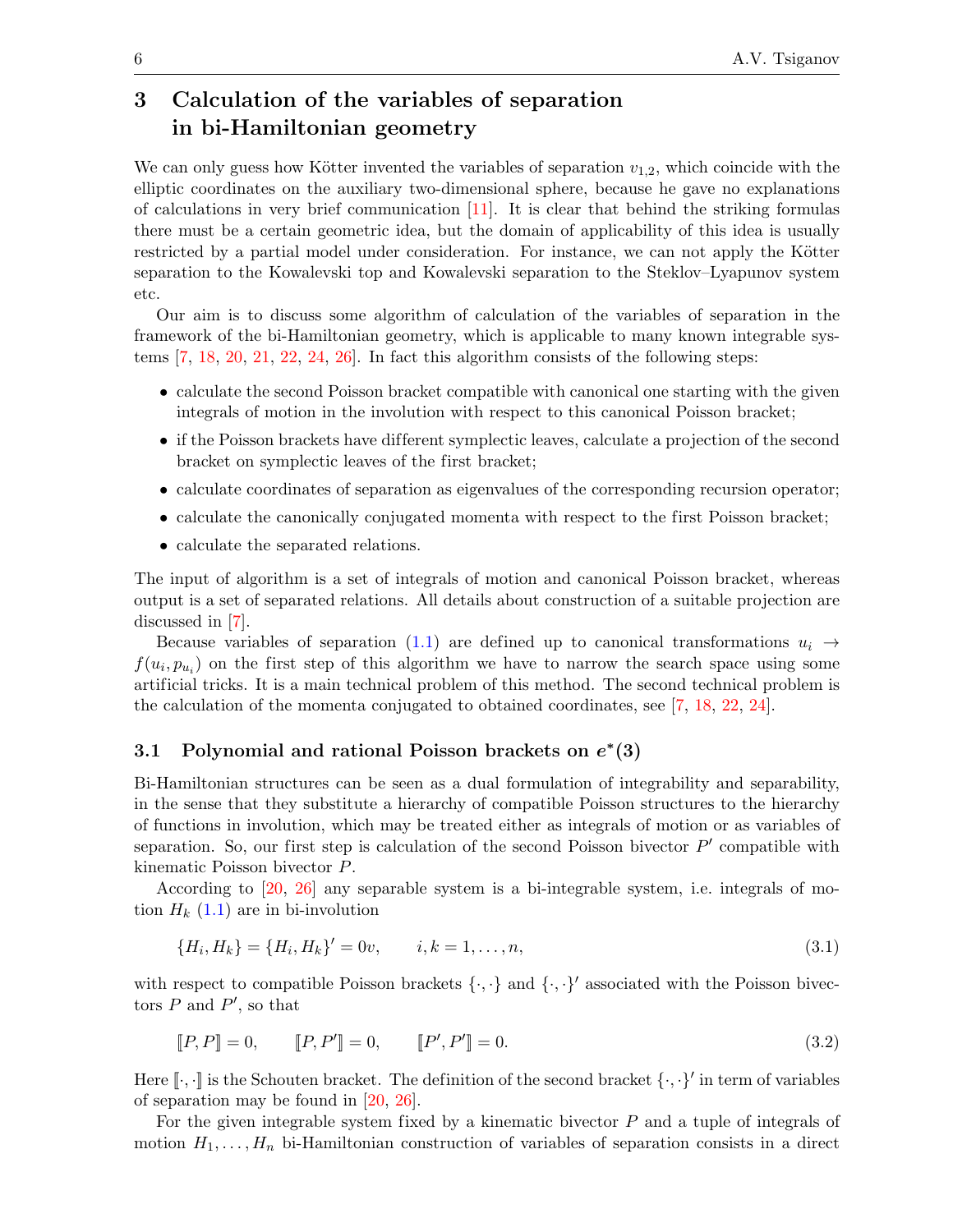solution of the equations  $(3.1)$  and  $(3.2)$  with respect to an unknown bivector  $P'$ . The main problem is that the geometrically invariant equations [\(3.1\)](#page-5-0), [\(3.2\)](#page-5-1) have a'priory infinite number of solutions [\[18,](#page-13-2) [20,](#page-13-10) [21,](#page-13-11) [22,](#page-13-3) [24,](#page-13-4) [26\]](#page-13-12).

In order to get a search algorithm of effectively computable solutions we have to narrow the search space by using some non-invariant additional assumptions. According to [\[20,](#page-13-10) [21\]](#page-13-11) hereafter we assume that  $P'$  has the same foliations by symplectic leaves as  $P$ , i.e. that

<span id="page-6-0"></span>
$$
P' dC_{1,2} = 0 \tag{3.3}
$$

and  $P'$  doesn't have any other Casimir elements. The geometric meaning of this restriction is discussed in [\[20,](#page-13-10) [21\]](#page-13-11). In fact it allows us to avoid calculations of the projection of the second bracket on the symplectic leaves of the first bracket.

In the Steklov–Lyapunov case solving equations  $(3.1)$ ,  $(3.2)$  and  $(3.3)$  in the space of homogeneous second-order polynomial bivectors and of rational bivectors with the second-order homogeneous numerators and linear denominators we obtain the following two propositions.

**Proposition 3.** If c and d are two numeric three-dimensional vectors, so that  $\langle c, c \rangle = 0$ , then equations  $(3.2)$  and  $(3.3)$  on  $e^*(3)$  have a polynomial solution

<span id="page-6-3"></span>
$$
P'_{1} = \begin{pmatrix} \langle c, p \rangle p_{\mu} & \langle c, M \rangle p_{\mu} + (p \times M) \otimes c + \frac{1}{2} \left( \frac{1}{\alpha} + \alpha \langle c, d \rangle \right) \left( p \otimes p - \langle p, p \rangle \right) \\ \qquad + \alpha (c \times p) \otimes (d \times p) \\ \ast & \langle c, M \rangle M_{\mu} + \langle d, p \rangle p_{\mu} + \frac{1}{2} \left( \frac{1}{\alpha} + \alpha \langle c, d \rangle \right) (p \times M)_{\mu} \\ - \alpha \left( (c \times p) \times (d \times M) \right)_{\mu} \end{pmatrix}, \tag{3.4}
$$

 $\alpha \in \mathbb{C}$ , and a rational solution

<span id="page-6-4"></span>
$$
P_2' = \frac{1}{\langle c, p \rangle} P_1' + \frac{1}{\langle c, p \rangle} \left( \langle c, M \rangle + \frac{\alpha (1 + \alpha^2 \langle c, d \rangle)}{2 \alpha^2 \langle c, d \rangle} \langle c \times p, d \rangle \right) P, \tag{3.5}
$$

compatible to each other, i.e.  $[\![P'_1, P'_2]\!] = 0.$ 

As above  $\times$  is a cross product, the antisymmetric matrix  $z_{\mu}$  is defined by vector  $z$  [\(2.4\)](#page-2-3) and the matrix  $(x \otimes y)_{ij} = x_i y_j$  is determined by a pair of vectors x and y. In order to explain this notations we write out the corresponding Poisson brackets

<span id="page-6-1"></span>
$$
\{p_i, p_j\}'_1 = \varepsilon_{ijk} \langle c, p \rangle p_k,
$$
  
\n
$$
\{p_i, M_j\}'_1 = \varepsilon_{ijk} \langle c, M \rangle p_k + (p \times M)_i c_j + \frac{1}{2\alpha} (1 + \alpha^2 \langle c, d \rangle) \left( p_i p_j - \sum_{l=1}^3 p_l^2 \right)
$$
  
\n
$$
+ \alpha (c \times p)_i (d \times p)_j,
$$
  
\n
$$
\{M_i, M_j\}'_1 = \varepsilon_{ijk} (\langle c, M \rangle M_k + \langle d, p \rangle p_k)
$$
  
\n
$$
+ \varepsilon_{ijk} \left( \frac{1}{2\alpha} (1 + \alpha^2 \langle c, d \rangle) (p \times M)_k - \alpha ((c \times p) \times (d \times M))_k \right).
$$
  
\n(3.6)

The second brackets are equal to

<span id="page-6-2"></span>
$$
\{p_i, p_j\}'_2 = \varepsilon_{ijk} p_k,
$$
  
\n
$$
\{p_i, M_j\}'_2 = \frac{\{p_i, M_j\}'_1}{\langle c, p \rangle} + \frac{\varepsilon_{ijk} p_k}{\langle c, p \rangle} \left(\langle c, M \rangle + \frac{\alpha(1 + \alpha^2 \langle c, d \rangle)}{2\alpha^2 \langle c, d \rangle} \langle c \times p, d \rangle \right),
$$
  
\n
$$
\{M_i, M_j\}'_2 = \frac{\{M_i, M_j\}'_1}{\langle c, p \rangle} + \frac{\varepsilon_{ijk} M_k}{\langle c, p \rangle} \left(\langle c, M \rangle + \frac{\alpha(1 + \alpha^2 \langle c, d \rangle)}{2\alpha^2 \langle c, d \rangle} \langle c \times p, d \rangle \right).
$$
\n(3.7)

We have to stress that this brackets are defined over complex field because  $\langle c, c \rangle = c_1^2 + c_2^2 + c_3^2 = 0$ .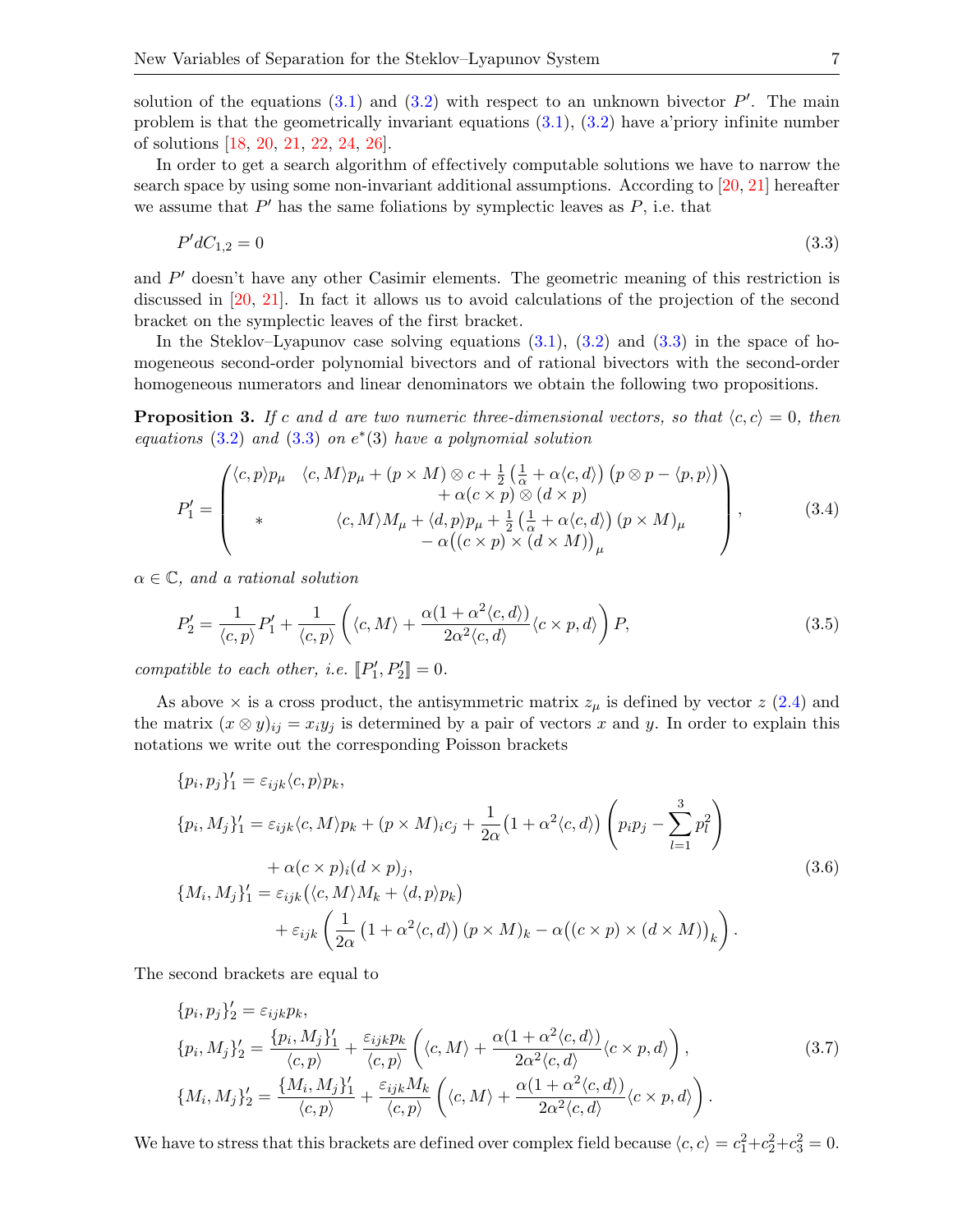Substituting the Poisson brackets  $\{\cdot, \cdot\}'_{1,2}$  [\(3.6\)](#page-6-1), [\(3.7\)](#page-6-2) into [\(3.1\)](#page-5-0) and solving the resulting equations in the space of the second-order homogeneous polynomials  $H_{1,2}$  one gets the following proposition.

**Proposition 4.** The Steklov–Lyapunov integrals of motion  $H_{1,2}(p, M)$  [\(2.7\)](#page-2-1) satisfy the equa-tion [\(3.1\)](#page-5-0) at  $\alpha = 1$  and

<span id="page-7-0"></span>
$$
c = \frac{-1}{\sqrt{(a_1 - a_2)(a_2 - a_3)(a_3 - a_1)}} \left(\sqrt{a_2 - a_3}, \sqrt{a_3 - a_1}, \sqrt{a_1 - a_2}\right),
$$
  

$$
d = \sqrt{(a_1 - a_2)(a_2 - a_3)(a_3 - a_1)} \left(\frac{1}{\sqrt{a_2 - a_3}}, \frac{1}{\sqrt{a_3 - a_1}}, \frac{1}{\sqrt{a_1 - a_2}}\right).
$$
 (3.8)

The proof is a straightforward calculation.

**Remark 4.** In fact, polynomial bivector  $P'_1$  has been obtained in [\[21\]](#page-13-11) as an incidental result by investigation of the Poisson bivectors on the Lie algebra  $so^*(4)$  and the corresponding integrable cases in the Euler equations on  $so^*(4)$ . Now we recover this bivector by solving equations  $(3.1)$ ,  $(3.2)$  and  $(3.3)$  for the Steklov–Lyapunov system.

Let us briefly discuss the bi-Hamiltonian structure related with the Kötter variables of separation. Elliptic coordinates on the sphere  $\mathbb{S}^2$  [\(2.13\)](#page-4-3) are associated with the polynomial Poisson bivector

$$
P'_{ell} = \mathcal{L}_X P,
$$

where  $\mathcal{L}_X$  is a Lie derivative along the vector field  $X = \sum X^j \partial_j$  with the following entries:

$$
X^{i} = 0,
$$
  $X^{i+3} = [x \times \mathbf{A}(x \times J)]_{i}, \quad i = 1, 2, 3.$ 

Bivector  $P'_e$  is compatible with P and has the same foliation by symplectic leaves as P.

Using the Poisson map [\(2.9\)](#page-3-0), [\(2.10\)](#page-4-2) we can easily express  $P'_{ell}$  in the initial variables p, M. It will be a rational bivector  $P'_{ell} = R/Q$ , where R is a bivector with fourth-order homogeneous polynomial entries and  $Q = |(M - \mathbf{B}p) \times p|^2$  is a fourth-order polynomial as well. So, we could directly calculate the Kötter variables solving equations  $(3.1)$ ,  $(3.2)$  and  $(3.3)$  in the corresponding space of rational bivectors.

#### 3.2 Calculation of variables of separation

The bi-involutivity of the integrals of motion [\(3.1\)](#page-5-0) is equivalent to the existence of control matrix  $F$  defined by

$$
P'dH = P(FdH)
$$
, or  $P'dH_i = P\sum_{j=1}^{n} F_{ij}dH_j$ ,  $i = 1,...,n$ .

The additional assumption  $(3.3)$  ensures that F is a non-degenerate matrix and the eigenvalues of F are the desired variables of separation  $[20, 21]$  $[20, 21]$  $[20, 21]$ . Moreover, for the so-called Stäckel separable systems the suitable normalized left eigenvectors of the control matrix  $F$  form the Stäckel matrix  $S$  [\[20,](#page-13-10) [21,](#page-13-11) [22,](#page-13-3) [24\]](#page-13-4). In this case separated relations [\(1.1\)](#page-0-0) are affine equations in integrals of motion  $H_k$ .

Let us calculate the control matrices for the Steklov–Lyapunov system and, for brevity, introduce three constants

$$
\tau_k = \text{tr}\,\mathbf{A}^k \equiv \sum_{i=1}^3 a_i^k, \qquad k = 0, 1, 2,
$$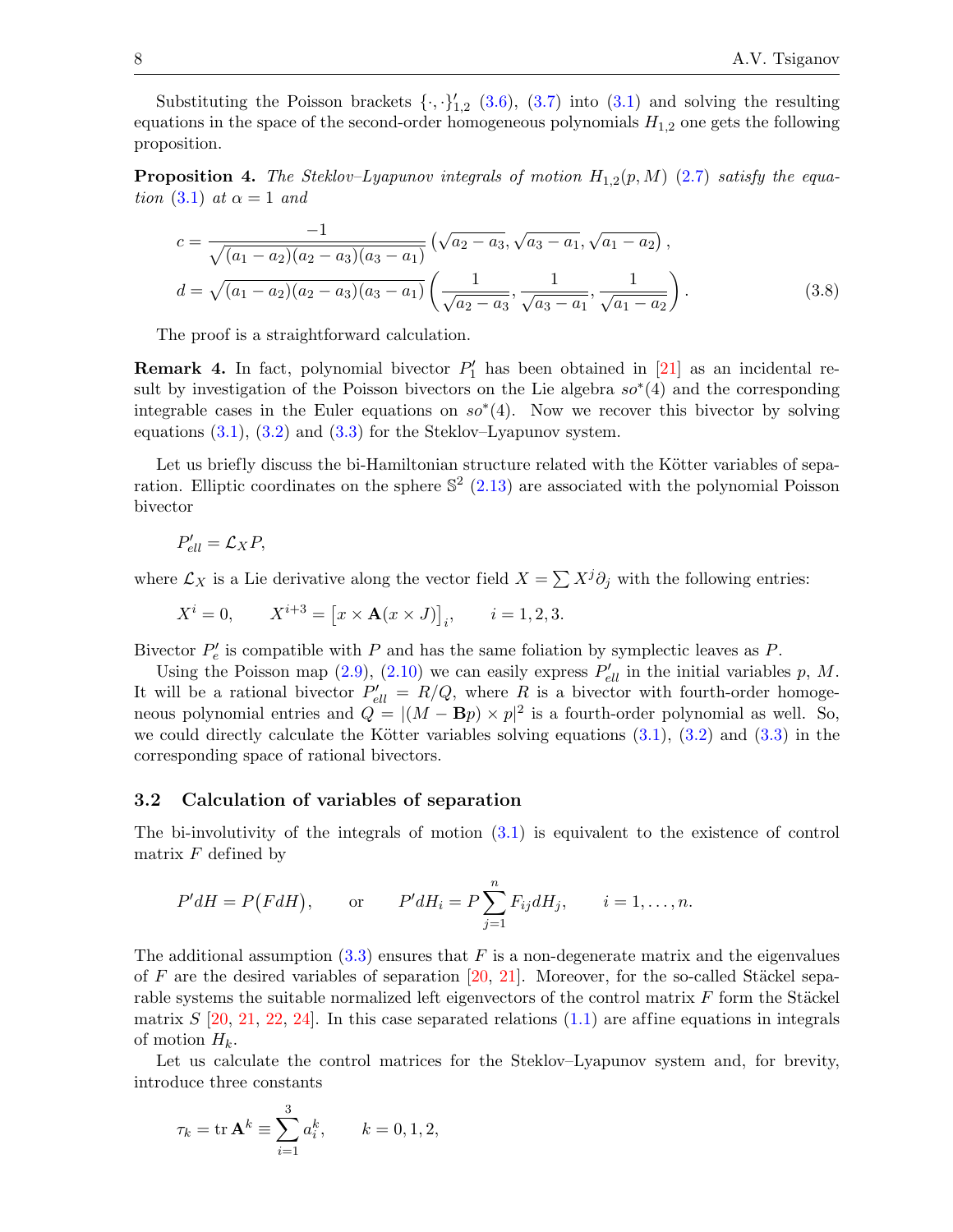and some linear functions on variables  $p$ ,  $M$ 

<span id="page-8-3"></span>
$$
\rho_k = \langle c, \mathbf{A}^k p \rangle, \qquad \sigma_k = \langle c, \mathbf{A}^k M \rangle, \qquad k = 0, 1, 2,
$$
\n(3.9)

which are related to each other via the Casimir functions  $(2.3)$  on  $e^*(3)$ . For instance,

<span id="page-8-2"></span>
$$
C_1 = \sum_{i=1}^{3} p_i^2 = -\frac{1}{2} (\tau_1^2 - \tau_2) \rho_0^2 + 2(\tau_1 \rho_1 - \rho_2) \rho_0 - \rho_1^2.
$$
\n(3.10)

In this notations control matrices associated with the Hamiltonians  $H_{1,2}$  [\(2.7\)](#page-2-1) and the Poisson bivectors  $P'_{1,2}$  [\(3.4\)](#page-6-3), [\(3.5\)](#page-6-4) look like

<span id="page-8-4"></span>
$$
F_1 = \begin{pmatrix} -2\rho_1 & 2\rho_0 \\ \sigma_1 + \rho_2 - \tau_1 \rho_1 & -\sigma_0 - \rho_1 + \tau_1 \rho_0 \end{pmatrix}, \qquad F_2 = \begin{pmatrix} \frac{\sigma_0 - \rho_1}{\rho_0} - \frac{\tau_1}{3} & 2 \\ \frac{\sigma_1 + \rho_2 - \tau_1 \rho_1}{\rho_0} & \frac{2\tau_1}{3} \end{pmatrix}.
$$
 (3.11)

Now we can simply calculate the desired variables of separation using two control matrices. Namely, let  $u_{1,2}$  be eigenvalues of the control matrix  $F_2$ 

<span id="page-8-1"></span>
$$
B(\lambda) = \det(F_2 - \lambda) = (\lambda - u_1)(\lambda - u_2)
$$
  
=  $\lambda^2 - \left(\frac{\sigma_0 - \rho_1}{\rho_0} + \frac{\tau_1}{3}\right)\lambda - \frac{2\tau_1^2}{9} + \frac{2(2\rho_1 + \sigma_0)\tau_1}{3\rho_0} - \frac{2(\sigma_1 + \rho_2)}{\rho_0},$  (3.12)

whereas the eigenvalues of  $F_1$  be doubled momenta  $2p_{u_{1,2}}$ , so that the characteristic polynomial has the form

$$
A(\lambda) = \det(F_1 - \lambda) = (\lambda - 2p_{u_1})(\lambda - 2p_{u_2})
$$
  
=  $\lambda^2 + (\sigma_0 + 3\rho_1 - \tau_1\rho_0)\lambda + 2\rho_1(\sigma_0 + \rho_1) - 2\rho_0(\sigma_1 + \rho_2).$  (3.13)

Another equivalent definition of momenta  $p_{u_i}$  is given by a relation

<span id="page-8-0"></span>
$$
p_{u_i} = \frac{\langle c, p \rangle}{2} u_i - \frac{\langle c, M \rangle}{2} + \frac{\langle c, d \times p \rangle}{3}, \qquad i = 1, 2.
$$

Now we can prove the following

**Proposition 5.** On symplectic leaves of  $e^*(3)$  variables  $u_{1,2}$  and  $p_{u_{1,2}}$  are canonical variables

$$
\{u_i, p_{u_i}\} = 1, \qquad \{u_i, p_{u_i}\}'_1 = 2p_{u_i}, \qquad \{u_i, p_{u_i}\}'_2 = u_i, \qquad i = 1, 2.
$$

with respect to canonical Poisson bracket  $(2.2)$ .

The proof consists of the calculation of the Poisson brackets between coefficients of characteristic polynomials  $A(\lambda)$  [\(3.13\)](#page-8-0) and  $B(\lambda)$  [\(3.12\)](#page-8-1).

Now we have to determine an inverse transformation from variables  $u_{1,2}$  and  $p_{u_{1,2}}$  to initial variables p, M. Firstly, using the definitions  $(3.13)$ ,  $(3.12)$  and the relation  $(3.10)$ , we express five linear functions [\(3.9\)](#page-8-3) via variables of separation and Casimir functions

<span id="page-8-5"></span>
$$
\rho_0 = 2 \frac{p_{u_1} - p_{u_2}}{u_1 - u_2}, \qquad \rho_1 = \frac{2\tau_1 - 3u_1}{3(u_1 - u_2)} p_{u_1} - \frac{2\tau_1 - 3u_2}{3(u_1 - u_2)} p_{u_2},
$$
  
\n
$$
\rho_2 = \frac{(u_1 - u_2)C_1}{4(p_{u_1} - p_{u_2})} - \left(\tau_2 + \frac{\tau_1^2}{9}\right) \frac{p_{u_1} - p_{u_2}}{2(u_1 - u_2)} + \frac{2\tau_1}{3} \frac{p_{u_1}u_2 - p_{u_2}u_1}{u_1 - u_2} + \frac{(p_{u_1}u_2 - p_{u_2}u_1)^2}{4(p_{u_1} - p_{u_2})(u_1 - u_2)},
$$
  
\n
$$
\sigma_0 = \frac{u_1 + 2u_2}{u_1 - u_2} p_{u_1} - \frac{2u_1 + u_2}{u_1 - u_2} p_{u_2},
$$
  
\n
$$
\sigma_1 = -\rho_2 + \frac{\tau_1 \rho_1}{3} - \frac{2(p_{u_1}u_1 - p_{u_2}u_2)\tau_1}{3(u_1 - u_2)} + \frac{(p_{u_1} - p_{u_2})u_1u_2}{u_1 - u_2}.
$$
\n(3.14)

It is easy to see that  $\rho_k$  and  $\sigma_k$  are symmetric functions in  $u_{1,2}, p_{u_{1,2}}$ .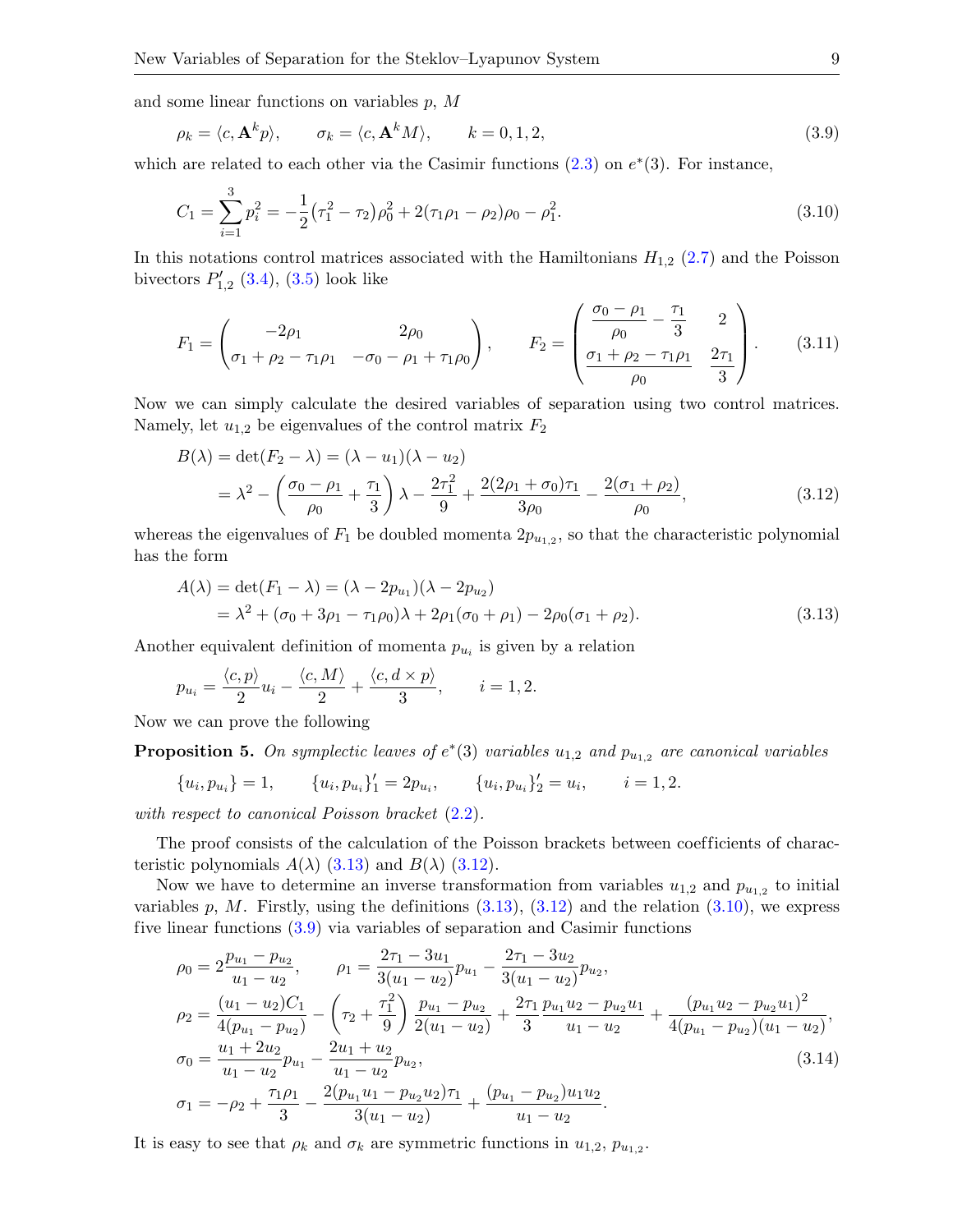Secondly, we determine the initial variables p, M as functions on  $\rho_k$  and  $\sigma_k$ :

<span id="page-9-0"></span>
$$
p_i = c_i (a_j a_k \rho_0 - (a_j + a_k) \rho_1 + \rho_2), \qquad i = 1, 2, 3, \qquad (i, j, k) = (1, 2, 3),
$$
  
\n
$$
M_i = \frac{c_i}{\rho_0} (C_2 - \sigma_1 (a_i \rho_0 - \rho_1) + \sigma_0 (\rho_2 - \tau_1 \rho_1 + a_i (a_j + a_k) \rho_0)).
$$
\n(3.15)

Here  $c_i$  are entries of the vector  $c(3.8)$  $c(3.8)$ ,  $C_{1,2}$  are the Casimir functions on  $e^*(3)(2.3)$  $e^*(3)(2.3)$  and  $(i, j, k)$ means the permutation of  $(1, 2, 3)$ .

Matrices  $F_{1,2}$  [\(3.11\)](#page-8-4) in canonical variables of separation look like

$$
F_1 = S \begin{pmatrix} 2p_1 & 0 \\ 0 & 2p_2 \end{pmatrix} S^{-1}, \qquad F_2 = S \begin{pmatrix} q_1 & 0 \\ 0 & q_2 \end{pmatrix} S^{-1},
$$

where the Stäckel matrix  $S$  is equal to

<span id="page-9-3"></span>
$$
S = \begin{pmatrix} \frac{6}{2\tau_1 - 3u_1} & \frac{6}{2\tau_1 - 3u_2} \\ 1 & 1 \end{pmatrix}.
$$
 (3.16)

The notion of the Stäckel matrix S allows us to easily get the separated relations  $(1.1)$  and prove that canonical variables  $u, p_u$  are the variables of separation for the Steklov–Lyapunov system.

**Proposition 6.** In the Steklov-Lyapunov case the canonical variables  $u_{1,2}$  [\(3.12\)](#page-8-1) and  $p_{u_{1,2}}$  [\(3.13\)](#page-8-0) satisfy the following separated relations

<span id="page-9-1"></span>
$$
\Phi(u, p_u) = \left(\frac{u}{2} - \frac{\tau_1}{3}\right)H_1 + H_2 + \varphi_3(u)p_u^2 + \phi_3(u) = 0, \qquad u = u_{1,2}, \qquad p_u = p_{u_{1,2}}, \tag{3.17}
$$

where cubic polynomials  $\varphi_3(u)$  and  $\phi_3(u)$  are equal to

<span id="page-9-4"></span>
$$
\varphi_3(u) = \left(\frac{u^3}{2} + \frac{u}{3}(\tau_1^2 - 3\tau_2) - \frac{4}{27}(\tau_1 - 3a_1)(\tau_1 - 3a_2)(\tau_1 - 3a_3)\right),
$$
  
\n
$$
\phi_3(u) = \frac{C_1 u^3}{2} + C_2 u^2 - \left(\frac{C_2 \tau_1 + C_1 \tau_1^2}{3} - \frac{C_1 \tau_2}{2}\right) u + C_2 \left(\frac{7\tau_1^2}{9} - \tau_2\right)
$$
  
\n
$$
+ C_1 \left(\frac{\tau_1^3}{27} + \frac{2\tau_1 \tau_2}{3} - \frac{2\tau_3}{3}\right).
$$
\n(3.18)

The proof consists of substituting integrals of motion  $H_{1,2}$  [\(2.7\)](#page-2-1) in terms of variables of separation  $(3.15)$  into the separated relations  $(3.17)$ .

So, in the Steklov–Lyapunov case equations of motion are linearized on Jacobian of the genus two hyperelliptic curve defined by the equation  $\Phi(u, p_u) = 0$  [\(3.17\)](#page-9-1) and the system of the Abel–Jacobi equations has the standard form

<span id="page-9-2"></span>
$$
\int_{\infty}^{u_1} \frac{du}{p(u)\varphi_3(u)} + \int_{\infty}^{u_2} \frac{du}{p(u)\varphi_3(u)} = \beta_1 t + \gamma_1,\n\int_{\infty}^{u_1} \frac{udu}{p(u)\varphi_3(u)} + \int_{\infty}^{u_2} \frac{udu}{p(u)\varphi_3(u)} = \beta_2 t + \gamma_2.
$$
\n(3.19)

Here  $p(u)$  means the function  $p_u$  on u obtained from the equation [\(3.17\)](#page-9-1),  $\beta_{1,2}$  are certain constants depending only on the choice of the Hamiltonian  $(H_1 \text{ or } H_2)$  and  $\gamma_{1,2}$  are two constants. Solving these equations with respect to  $u_{1,2}(t, \gamma_{1,2})$  and substituting these solutions into the expressions  $(3.14)$  and  $(3.15)$  we finally get the initial variables p, M as functions on time variable t and six constants  $H_{1,2}$ ,  $C_{1,2}$  and  $\gamma_{1,2}$ .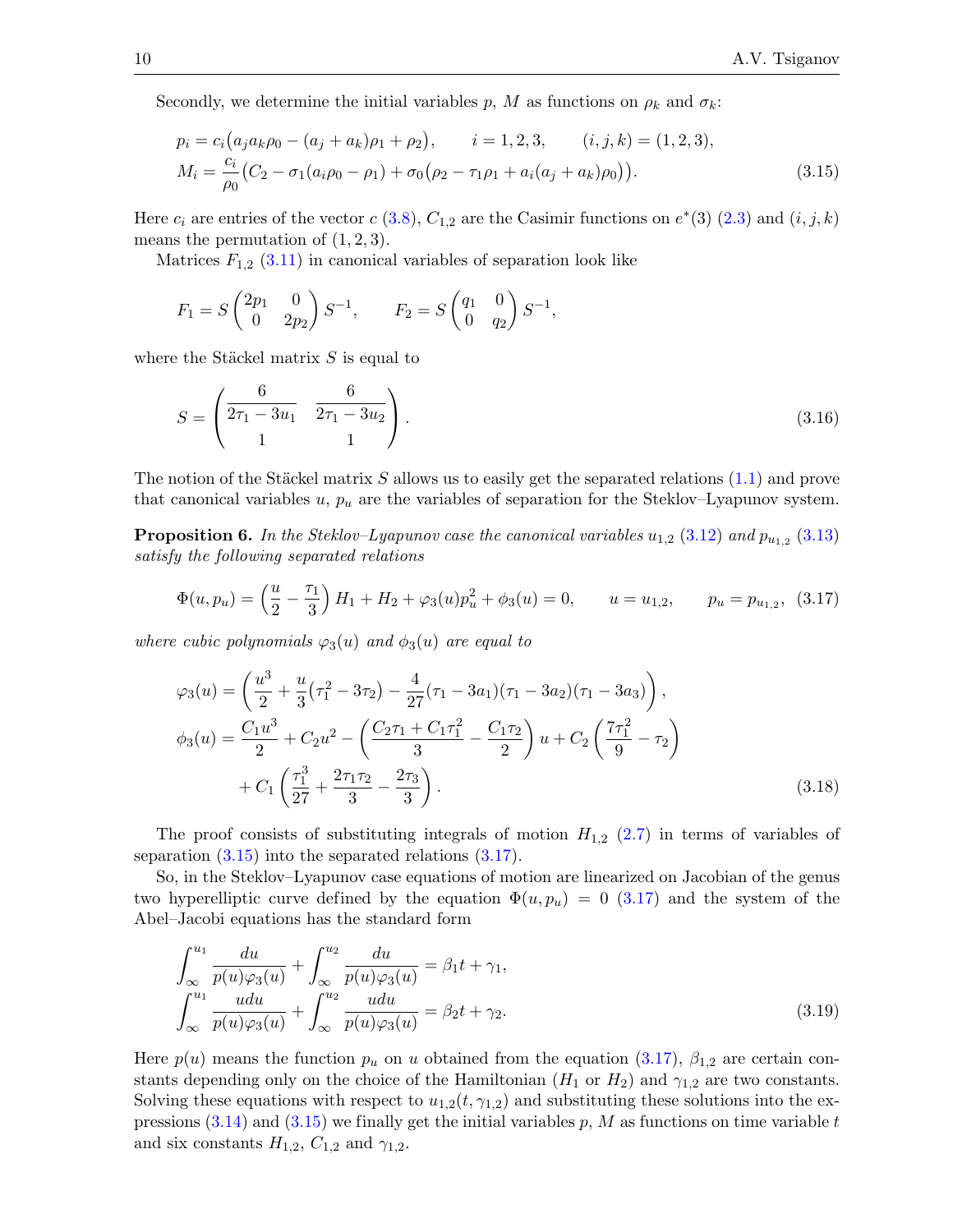Remark 5. In order to give an explicit theta-functions solution, one can apply the standard machinery of the Weierstrass root functions describing inversion of the hyperelliptic quadratures [\(3.19\)](#page-9-2), completely similar to solution of Jacobi's geodesic problem or Neumann's particular case of the Clebsch system [\[5,](#page-12-0) [8,](#page-12-6) [27\]](#page-13-13).

Using shift of coordinates

$$
u_i \to \frac{2}{3}(a_1 + a_2 + a_3 - 3u_i)
$$

we can rewrite separated relations [\(3.17\)](#page-9-1) in the following form

<span id="page-10-0"></span>
$$
p_u^2 = \frac{C_1 u^3 + (C_1 \text{ tr } \mathbf{A} - C_2) u^2 + 4 \tilde{H}_1 u + 4 \tilde{H}_2}{\det(u - \mathbf{A})},
$$
(3.20)

where

$$
\tilde{H}_1 = -H_1 - C_1 \operatorname{tr} \left( \mathbf{A}^2 + 4\mathbf{A}^{\vee} \right) + 2C_2 \operatorname{tr} \mathbf{A}, \qquad \tilde{H}_2 = H_2 + 2C_1 \operatorname{det} \mathbf{A} - 2C_2 \operatorname{tr} \mathbf{A}^{\vee}.
$$

Separated relations  $(3.20)$  have the same form as the Kötter separated relations  $(2.14)$ . However, we have to point out that if p and M are real variable, then  $u_{1,2}$  are complex functions in contrast with the real Kötter variables  $v_{1,2}$ . In terms of  $u_{1,2}$  and  $p_{u_{1,2}}$  symmetric functions on the Kötter variables  $v_{1,2}$  look like

$$
v_1 + v_2 = \frac{P(u_1, u_2, p_{u_1}, p_{u_2})}{Q(u_1, u_2, p_{u_1}, p_{u_2})}, \qquad v_1 v_2 = \frac{R(u_1, u_2, p_{u_1}, p_{u_2})}{T(u_1, u_2, p_{u_1}, p_{u_2})}.
$$

Here  $P, Q, R, T$  are the sixth-order polynomials in momenta,  $Q, T$  are the sixth-order polynomials in coordinates, whereas  $P$  and  $R$  are the seventh- and eighth-order polynomials in coordinates. We did not find a foreseeable expressions for these polynomials or their combinations. In any case variables u,  $p_u$  and v,  $p_v$  are related by non-trivial canonical transformation [\(1.3\)](#page-1-1).

**Remark 6.** The Steklov–Lyapunov system on  $e^*(3)$  coincides with the Steklov system on  $so^*(4)$ after some linear change of phase variables [\[3\]](#page-12-8). It is a twisted Poisson map, which permutes first and second Lie–Poisson brackets on  $e^*(3)$  and  $so^*(4)$  [\[19\]](#page-13-14).

We suppose that variables  $u_{1,2}$  and  $p_{u_{1,2}}$  coincide with the complex variables of separation for the Steklov system on  $so(4)$  introduced in  $[6, 13]$  $[6, 13]$  $[6, 13]$  up to this change of variables and transformation of the canonical momenta associated with permutation of the Poisson brackets. We thank one of the referees for the reference on these papers. Algebro-geometric relations of this complex coordinates  $u_{1,2}$  with the real Kötter coordinates  $v_{1,2}$  is discussed in [\[8\]](#page-12-6).

#### 3.3 The Rubanovsky system

Let us consider a nontrivial integrable generalization of the Steklov–Lyapunov system discovered by Rubanovsky [\[16\]](#page-13-16)

<span id="page-10-1"></span>
$$
\hat{H}_1 = H_1 + 2\langle b, p \rangle, \qquad \hat{H}_2 = H_2 + \langle b, (\text{tr } \mathbf{A} - \mathbf{A})p \rangle - \langle b, M \rangle, \tag{3.21}
$$

where  $H_{1,2}$  are given by  $(2.7)$  and  $b = (b_1, b_2, b_3)$  is a constant vector. This deformation describes the motion of a gyrostat in an ideal fluid under the action of the Archimedes torque, which arises when the barycenter of the gyrostat does not coincide with its volume center. The problem of separation of variables for the Rubanovsky systems was unsolved up until now.

The Rubanovsky integrals of motion are non-homogeneous second-order polynomials and, therefore, it is natural to solve the equations  $(3.1)$  and  $(3.2)$  in the space of non-homogeneous second-order polynomial bivectors and in the similar space of rational bivectors.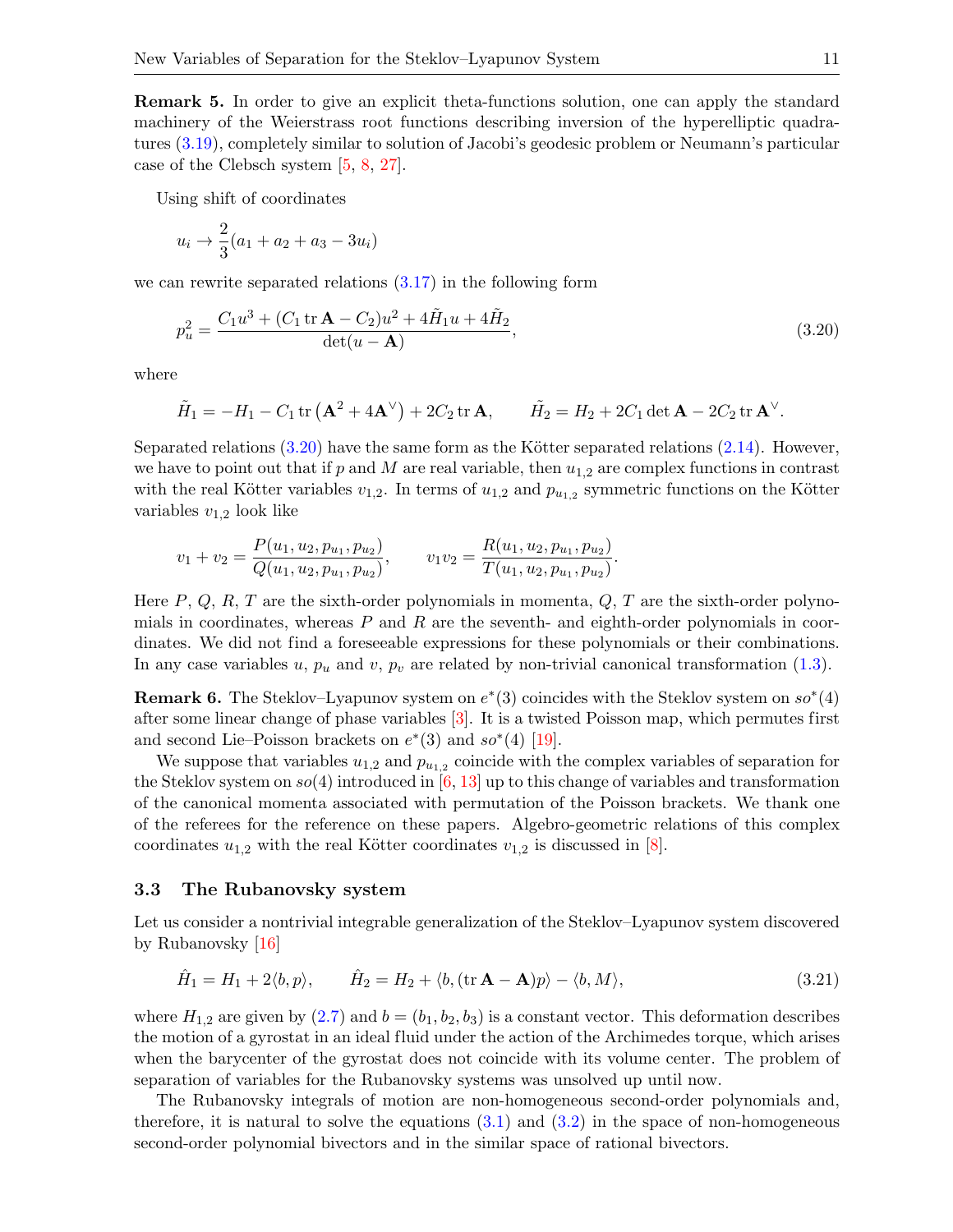**Proposition 7.** Integrals of motion  $\hat{H}_{1,2}(p,M)$  [\(3.21\)](#page-10-1) are in bi-involution [\(3.1\)](#page-5-0) with respect to the Poisson brackets associated with the polynomial Poisson bivector

<span id="page-11-0"></span>
$$
\hat{P}'_1 = P'_1 + \langle b, c \rangle \begin{pmatrix} 0 & 0 & 0 & 0 & 0 & 0 \\ 0 & 0 & 0 & 0 & 0 & 0 \\ 0 & 0 & 0 & 0 & 0 & 0 \\ 0 & 0 & 0 & 0 & p_3 & -p_2 \\ 0 & 0 & 0 & -p_3 & 0 & p_1 \\ 0 & 0 & 0 & p_2 & -p_1 & 0 \end{pmatrix}
$$
(3.22)

and the rational Poisson bivector

<span id="page-11-1"></span>
$$
\hat{P}_2' = \frac{1}{\langle c, p \rangle} \hat{P}_1' + \frac{1}{\langle c, p \rangle} \left( \langle c, M \rangle + \frac{\alpha (1 + \alpha^2 \langle c, d \rangle)}{2 \alpha^2 \langle c, d \rangle} \langle c \times p, d \rangle \right) P, \tag{3.23}
$$

where  $P'_1$  is the Poisson bivector for the Steklov-Lyapunov system [\(3.4\)](#page-6-3) in which  $\alpha = 1$  and vectors c and d are given by  $(3.8)$ .

The proof is a straightforward verification of the equations [\(3.1\)](#page-5-0) and [\(3.2\)](#page-5-1).

**Remark 7.** If  $c = (c_1, c_2, \sqrt{-c_1^2 - c_2^2})$  is an arbitrary vector,  $d = (c_1 \alpha^{-2}, 0, 0)$  and  $\alpha \to \infty$ , then the Poisson bivectors  $\hat{P}'_{1,2}$  yield bi-Hamiltonian structures on  $e^*(3)$  associated with the Lagrange top [\[20\]](#page-13-10).

Following the same line as previously, let us calculate the control matrices associated with the Hamiltonians  $\hat{H}_{1,2}$  [\(3.21\)](#page-10-1) and the Poisson bivectors  $\hat{P}'_{1,2}$  [\(3.22\)](#page-11-0), [\(3.23\)](#page-11-1)

$$
\hat{F}_1 = F_1 - \frac{\langle b, c \rangle}{2} \begin{pmatrix} 0 & 0 \\ 1 & 0 \end{pmatrix}, \qquad \hat{F}_2 = F_2 - \frac{\langle b, c \rangle}{2\rho_0} \begin{pmatrix} 0 & 0 \\ 1 & 0 \end{pmatrix}.
$$

Eigenvalues of these matrices are new canonical variables of separation  $\hat{u}_{1,2}$  and  $\hat{p}_{u_{1,2}}$ , so that

$$
\hat{F}_1 = S \begin{pmatrix} 2\hat{p}_1 & 0 \\ 0 & 2\hat{p}_2 \end{pmatrix} S^{-1}, \qquad \hat{F}_2 = S \begin{pmatrix} \hat{u}_1 & 0 \\ 0 & \hat{u}_2 \end{pmatrix} S^{-1},
$$

where S is the same Stäckel matrix  $(3.16)$ . These variables are simply related with the previous one

$$
\hat{u}_{1,2} = \frac{u_1 + u_2}{2} \pm \frac{1}{2} \sqrt{(u_1 - u_2)^2 - \frac{4 \langle b, c \rangle}{\rho_0}},
$$
  

$$
\hat{p}_{u_{1,2}} = \frac{p_{u_1} + p_{u_2}}{2} \pm \frac{1}{2} \sqrt{(p_{u_1} - p_{u_2})^2 - \langle b, c \rangle \rho_0}.
$$

Initial variables p, M are the same functions on  $\hat{\rho}_k$  and  $\hat{\sigma}_k$ 

$$
p_i = c_i (a_j a_k \hat{\rho}_0 - (a_j + a_k) \hat{\rho}_1 + \hat{\rho}_2), \qquad i = 1, 2, 3, \qquad (i, j, k) = (1, 2, 3),
$$
  
\n
$$
M_i = \frac{c_i}{\hat{\rho}_0} (C_2 - \hat{\sigma}_1 (a_i \hat{\rho}_0 - \hat{\rho}_1) + \hat{\sigma}_0 (\hat{\rho}_2 - \tau_1 \hat{\rho}_1 + a_i (a_j + a_k) \hat{\rho}_0)),
$$

where four functions  $\hat{\rho}_k(\hat{u}, \hat{p}_u) = \rho_k(u, p)$  and  $\hat{\sigma}_0(\hat{u}, \hat{p}_u) = \sigma_0(\hat{u}, \hat{p}_u)$  is given by  $(3.14)$ :

$$
\hat{\rho}_0 = 2 \frac{\hat{p}_{u_1} - \hat{p}_{u_2}}{\hat{u}_1 - \hat{u}_2}, \qquad \hat{\rho}_1 = \frac{2\tau_1 - 3\hat{u}_1}{3(\hat{u}_1 - \hat{u}_2)} \hat{p}_{u_1} - \frac{2\tau_1 - 3\hat{u}_2}{3(\hat{u}_1 - \hat{u}_2)} \hat{p}_{u_2},
$$
\n
$$
\hat{\sigma}_0 = \frac{\hat{u}_1 + 2\hat{u}_2}{\hat{u}_1 - \hat{u}_2} \hat{p}_{u_1} - \frac{2\hat{u}_1 + \hat{u}_2}{\hat{u}_1 - \hat{u}_2} \hat{p}_{u_2},
$$
\n
$$
\hat{\rho}_2 = \frac{(\hat{u}_1 - \hat{u}_2)C_1}{4(\hat{p}_{u_1} - \hat{p}_{u_2})} - (\tau_2 + \frac{\tau_1^2}{9}) \frac{\hat{p}_{u_1} - \hat{p}_{u_2}}{2(\hat{u}_1 - \hat{u}_2)} + \frac{2\tau_1}{3} \frac{\hat{p}_{u_1}\hat{u}_2 - \hat{p}_{u_2}\hat{u}_1}{\hat{u}_1 - \hat{u}_2} + \frac{(\hat{p}_{u_1}\hat{u}_2 - \hat{p}_{u_2}\hat{u}_1)^2}{4(\hat{p}_{u_1} - \hat{p}_{u_2})(\hat{u}_1 - \hat{u}_2)}
$$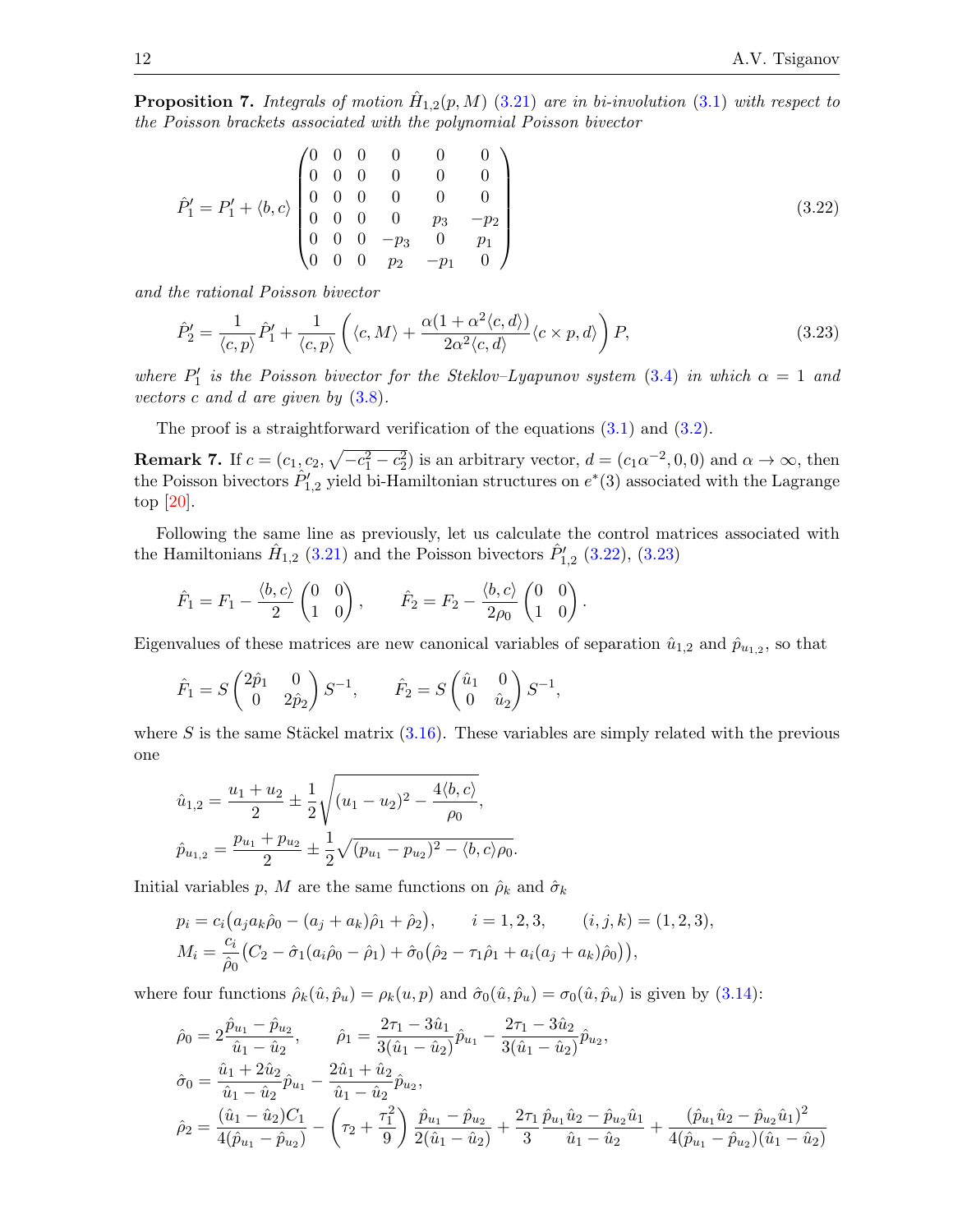and one function is different

$$
\hat{\sigma}_1 = \frac{\langle b, c \rangle}{2} - \hat{\rho}_2 + \frac{\tau_1 \hat{\rho}_1}{3} - \frac{2(\hat{p}_{u_1} \hat{u}_1 - \hat{p}_{u_2} \hat{u}_2)\tau_1}{3(\hat{u}_1 - \hat{u}_2)} + \frac{(\hat{p}_{u_1} - \hat{p}_{u_2})\hat{u}_1 \hat{u}_2}{\hat{u}_1 - \hat{u}_2}.
$$

This shift of  $\hat{\sigma}_1$  acts only on M variables [\(3.15\)](#page-9-0).

**Proposition 8.** In the Rubanovski case the separated relations have the following form

<span id="page-12-10"></span>
$$
\hat{\Phi}(\hat{u}, \hat{p}_u) = \left(\frac{\hat{u}}{2} - \frac{\tau_1}{3}\right)\hat{H}_1 + \hat{H}_2 + \varphi_3(\hat{u})\hat{p}_u^2 - \left(\frac{\langle b, c \rangle}{2}\hat{u}^2 + \frac{\langle b, \mathbf{D}c \rangle}{3}\hat{u} + \frac{2\langle b, \mathbf{D}^{\vee}c \rangle}{9}\right)\hat{p}_u
$$
\n
$$
+ \phi_3(\hat{u}) - \frac{\langle b, c \rangle}{2}\left(\frac{\hat{u}}{4} + \frac{\tau_1}{2}\right) + \frac{\langle b, c \rangle \langle b, \mathbf{A}c \rangle}{2} = 0, \qquad \hat{u} = \hat{u}_{1,2}, \qquad \hat{p}_u = \hat{p}_{u_{1,2}}.
$$
\n(3.24)

Here cubic polynomials  $\varphi_3$  and  $\phi_3$  are given by [\(3.18\)](#page-9-4) and  $\mathbf{D} = \text{tr} \mathbf{A} - 3\mathbf{A}$ .

The proof consists of substituting integrals of motion  $\hat{H}_{1,2}$  in terms of variables of separation  $\hat{u}$ ,  $\hat{p}_u$  into the separated relations [\(3.24\)](#page-12-10).

As above, we can prove that the equations of motion are linearized on the Jacobian variety of the genus two hyperelliptic curve defined by  $(3.24)$ . For the brevity, here we omit the explicit expressions for a base of holomorphic differentials and the corresponding Abel–Jacobi equations, which may be easily obtained using modern computer algebra software.

Calculation of the separating variables and the corresponding algebraic curve for the Rubanovski gyrostat is a new result, which allows us to make conclusion an applicability of bi-Hamiltonian methods to study finite-dimensional integrable Hamiltonian systems.

#### Acknowledgements

The author is grateful to the referees for a number of helpful suggestions that resulted in improvement of the article.

## References

- <span id="page-12-1"></span>[1] Adler M., van Moerbeke P., Vanhaecke P., Algebraic integrability, Painlev´e geometry and Lie algebras, A Series of Modern Surveys in Mathematics, Vol. 47, Springer-Verlag, Berlin, 2004.
- <span id="page-12-2"></span>[2] Belokolos E.D., Bobenko A.I., Enol'skii V.Z., Its A.R., Matveev V.B., Algebro-geometric approach to nonlinear integrable equations, Springer Series in Nonlinear Dynamics, Springer-Verlag, Berlin, 1994.
- <span id="page-12-8"></span>[3] Bobenko A.I., Euler equations on the algebras  $e(3)$  and so(4). Isomorphism of the integrable cases, [Funct.](http://dx.doi.org/10.1007/BF01077316) [Anal. Appl.](http://dx.doi.org/10.1007/BF01077316) 20 (1986), 53–56.
- <span id="page-12-5"></span>[4] Bolsinov A.V., Fedorov Y.N., Steklov–Lyapunov type systems, Preprint, 2003, available at [http://](http://upcommons.upc.edu/e-prints/bitstream/2117/900/4/0303fedorov.pdf) [upcommons.upc.edu/e-prints/bitstream/2117/900/4/0303fedorov.pdf](http://upcommons.upc.edu/e-prints/bitstream/2117/900/4/0303fedorov.pdf).
- <span id="page-12-0"></span>[5] Borisov A.V., Tsiganov A.V. (Editors), Klebsch system. Separation of variables, explicit integration?, RCD, Moscow – Izhevsk, 2009.
- <span id="page-12-9"></span>[6] Bueken P., Vanhaecke P., The moduli problem for integrable systems: the example of a geodesic flow on  $SO(4)$ , *[J. London Math. Soc.](http://dx.doi.org/10.1112/S0024610700001253)* **62** (2000), 357-369.
- <span id="page-12-7"></span>[7] Falqui G., Pedroni M., Separation of variables for bi-Hamiltonian systems, [Math. Phys. Anal. Geom.](http://dx.doi.org/10.1023/A:1024080315471) 6 (2003), 139–179, [nlin.SI/0204029.](http://arxiv.org/abs/nlin.SI/0204029)
- <span id="page-12-6"></span>[8] Fedorov Y., Basak I., Separation of variables and explicit theta-function solution of the classical Steklov– Lyapunov systems: a geometric and algebraic geometric background, [Regul. Chaotic Dyn.](http://dx.doi.org/10.1134/S1560354711030105) 16 (2011), 374-395, [arXiv:0912.1788.](http://arxiv.org/abs/0912.1788)
- <span id="page-12-3"></span>[9] Kirchhoff G.R., Vorlesungen ¨uber mathematische Physik Mechanik, Leipzig, 1874.
- <span id="page-12-4"></span>[10] Kolosoff G.V., Sur le mouvement d'un corp solide dans un liquide indéfini, C.R. Acad. Sci. Paris 169 (1919), 685–686.